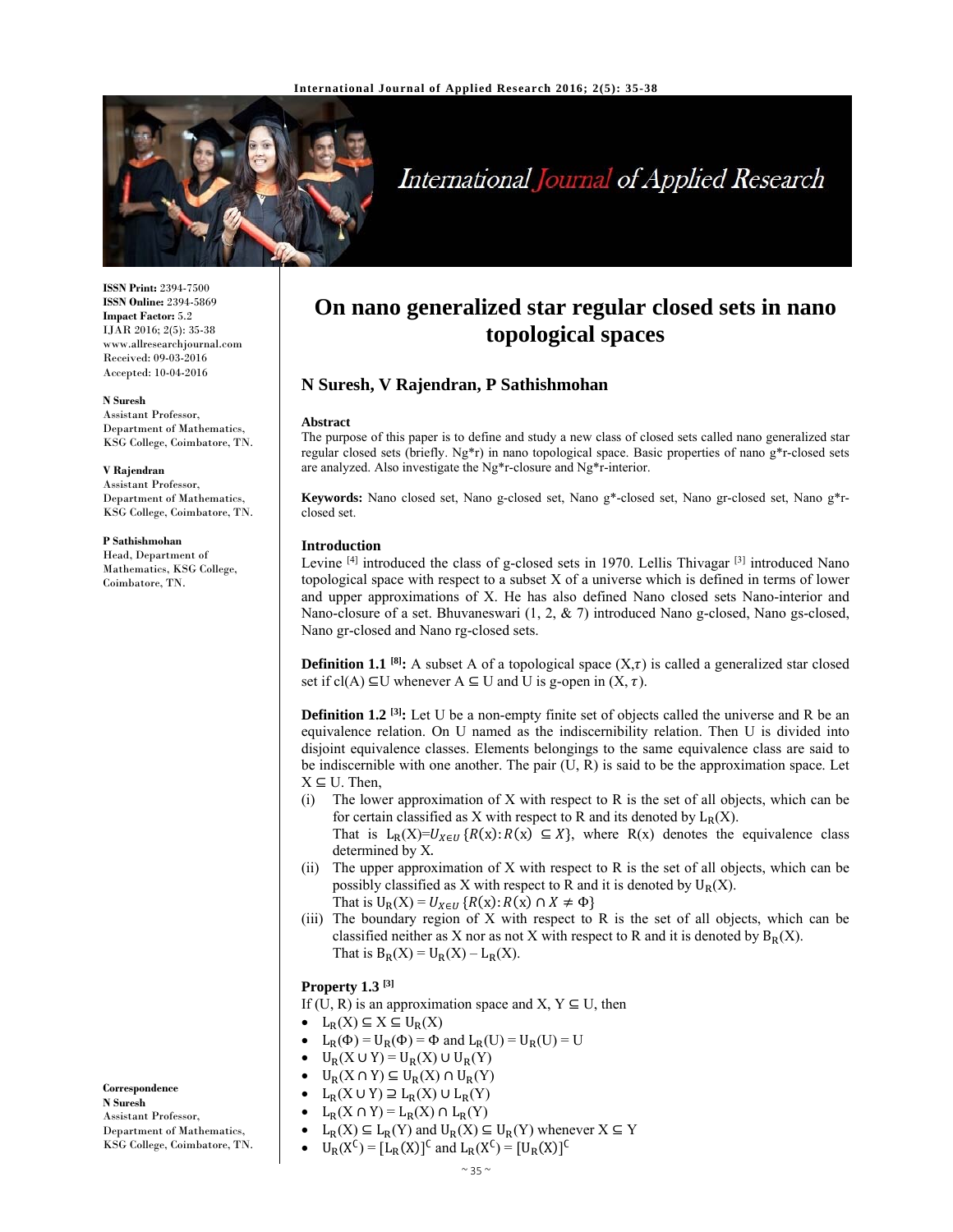- $U_R[U_R(X)] = L_R[U_R(X)] = U_R(X)$
- $L_R[L_R(X)] = U_R[L_R(X)] = L_R(X)$

#### **Definition 1.4 [3]**

Let U be the universe, R be an equivalence relation on U and  $\tau_R(X) = \{U, \Phi, U_R(X), L_R(X), B_R(X)\}\$  where  $X \subseteq U$ . Then by Property 1.3,  $\tau_R(X)$  satisfies the following axioms.

- U and  $\Phi \in \tau_R(X)$ .
- The union of the elements of any sub collection of  $\tau_R(X)$ is in  $\tau_R(X)$ .
- The intersection of the elements of any finite sub collection of  $\tau_R(X)$  is in  $\tau_R(X)$ .

That is,  $\tau_R(X)$  is a topology on U called the Nano topology on U with respect to X. we call  $(U, \tau_R(X))$  is called the Nano topological space. The elements of  $\tau_R(X)$  are called as Nano open sets in U. Elements of  $[\tau_R(X)]^C$  are called Nano closed sets.

### **Remark 1.5 [3]**

If  $\tau_R(X)$  is the Nano topology on U with respect to X. Then the set

 $B = \{U, L_R(X), B_R(X)\}\$ is the basis for  $\tau_R(X)$ .

#### **Definition 1.6 [3]**

If  $(U, \tau_R(X))$  is a nano topological space with respect to X where  $X \subseteq U$  and if  $A \subseteq U$ , then

- The Nano interior of the set A is defined as the union of all nano open subsets contained in A and is denoted by Nint (A). That is Nint (A) is the largest nano open subset of A.
- The Nano closure of the set A is defined as the intersection of all nano closed sets containing A and is denoted by Ncl (A). That is Ncl (A) is the smallest nano closed set containing A.

#### **Definition 1.7**

Let  $(U, \tau_R(X))$  be a nano topological space and A ⊆ U. Then A is said to be

- (1) Ng-closed <sup>[1]</sup> if Ncl (A)  $\subseteq$  V whenever A  $\subseteq$  V and V is Nano-open in U.
- (2) Ngr-closed [7] if Nrcl (A)  $\subseteq$  V whenever A  $\subseteq$  V and V is Nano-open in U.
- (3) Ngs-closed <sup>[2]</sup> if Nscl (A)  $\subseteq$  V whenever A  $\subseteq$  V and V is Nano-open in U.
- (4) Ng<sup>\*</sup>-closed <sup>[5]</sup> if Ncl (A)  $\subseteq$  V whenever A  $\subseteq$  V and V is Nano g-open in U.
- (5) Ng\*s-closed <sup>[6]</sup>, if Nscl(A)  $\subseteq$  V whenever A  $\subseteq$  V and V is Nano g-open in U

### **2. Nano Generalized Star Regular Closed Set**

Throughout this paper (U,  $\tau_R(X)$ ) is a nano topological space with respect to X where  $X \subseteq U$ , R is an equivalence relation on U, U/R denotes the family of equivalence classes of U by R.

In this section, we define and study the forms of nano generalized star regular closed sets in nano topological spaces.

**Definition 2.1** A subset A of a nano topological space  $(U, \tau_R(X))$  is called Nano generalized star regular closed sets (briefly. Ng\*r-closed) if Nrcl (A)  $\subseteq$  V, whenever A $\subseteq$ V and V is nano g-open.

**Example 2.2** Let U=  $\{a, b, c, d\}$  with U/R=  $\{\{a\}, \{c\}, \{b, d\}$ d}} and X= {a, b}. Then  $\tau_R(X) = \{U, \Phi, \{a\}, \{b, d\}, \{a, b, d\}$ d}} which are open sets.

- The nano closed sets=  $\{U, \phi, \{c\}, \{a,c\}, \{b,c,d\}\}\$
- $\triangleright$  The nano regular closed sets ={U,  $\varphi$ , {b}, {c}, {d},  ${a,c}, {b, c}, {c, d}, {a, b, c}, {a, c, d}, {b, c, d}$
- $\triangleright$  The nano generalized closed sets ={U,  $\Phi$ , {c},  ${a,c}, {b,c}, {c,d}, {a,b,c} {a,c,d}, {b,c,d}$
- $\triangleright$  The nano generalized regular closed sets ={U,  $\varphi$ , {c},  $\{b,c\}, \{c,d\}, \{a,c\}, \{a,b,c\}, \{b,c,d\}, \{a,c,d\}\}\$
- > The nano generalized star closed  $sets={U, \phi, {c}, {a,c}, {b,c}, {c,d}, {a,b,c}, {a,c,d}, {b, c},$ d}}
- $\triangleright$  The nano generalized star regular closed sets={ $\Phi$ , U,  ${b}, {c}, {d}, {a,c}, {b,c}, {c,d}, {a,b,c}, {a,c,d},$  ${b,c,d}$

**Remark 2.3** Every nano closed set is nano regular closed

**Theorem 2.4** If A is nano regular closed set in  $(U, \tau_R(X))$ , then it is nano g\*r-closed set but not conversely.

Proof. Let A be a nano regular closed set in U such that A ⊆V and V is nano open in U, since every nano open set is nano g-open set. So V is nano g-open set in U. That is Nrcl (Nint  $(A)$ ) = A. Since A is nano open, Nint  $(A)$  = A. Every nano open sets is nano regular open. Therefore Nrcl  $(A)$  = A⊆V.This implies Nrcl (A) ⊆V, where V is nano g-open set in U. Therefore A is nano g\*r-closed set.

**Example 2.5** Let U=  $\{a, b, c\}$ , with U/R =  $\{\{a\}, \{b, c\}\}\$  and  $X = \{a, b\}$ . Then the nano topology  $\tau_R(X) = \{U, \Phi, \{a\}, \{b, \Phi\}$ c}}. Here  $\{a, c\}$  is nano g\*r-closed set but it is not nano regular closed set.

**Theorem 2.6** If A is nano g-closed set in  $(U, \tau_R(X))$ , then it is nano g\*r-closed set but not conversely.

Proof. Let A be a nano g-closed set. Then Ncl  $(A) \subseteq V$ whenever  $A \subseteq V$  and V is nano open in U. Since every nano open set is nano g-open set. So V is nano g-open set in U. But Nrcl (A)  $\subseteq$ Ncl(A)  $\subseteq$ V. This implies Nrcl (A)  $\subseteq$ V, A  $\subseteq$ V and V is nano g-open in U. Hence A is nano g\*r-closed set.

**Example 2.7** In example 2.2, the set  $\{b\}$  is nano g\*r-closed set but not nano g-closed set.

**Theorem 2.8** If A is nano g\*-closed set in  $(U, \tau_R(X))$ , then it is nano g\*r-closed set but not conversely.

Proof. Let A be a nano  $g^*$ -closed set of U and  $A \subseteq V$ , V is nano g-open in U.Since A is nano g\*-closed, implies Ncl  $(A) ⊆ V$ . But Nrcl  $(A) ⊆ Ncl(A)$  implies Nrcl $(A) ⊆ V$ , A⊆V,V is nano g-open in U.Therefore A is nano g\*r-closed set.

**Example 2.9** In example 2.2, the set  $\{d\}$  is nano g<sup>\*</sup>r-closed set but not nano g\*-closed set.

**Theorem 2.10** If A is nano gr-closed set in  $(U, \tau_R(X))$ , then it is nano g\*r-closed set but not conversely.

Proof. Let A be a nano gr-closed set of U and  $A \subseteq V$ , V is nano open in U. But every nano open sets is nano g-open set. This implies V is nano g-open in U. So Nrcl (A)  $\subseteq V$ , A  $\subseteq V$ and V is nano g-open in U. Therefore A is Nano g\*r-closed set.

**Example 2.11** In example 2.2, the sets  $\{b\}$ ,  $\{d\}$  are nano g\*r-closed sets but not nano gr-closed set.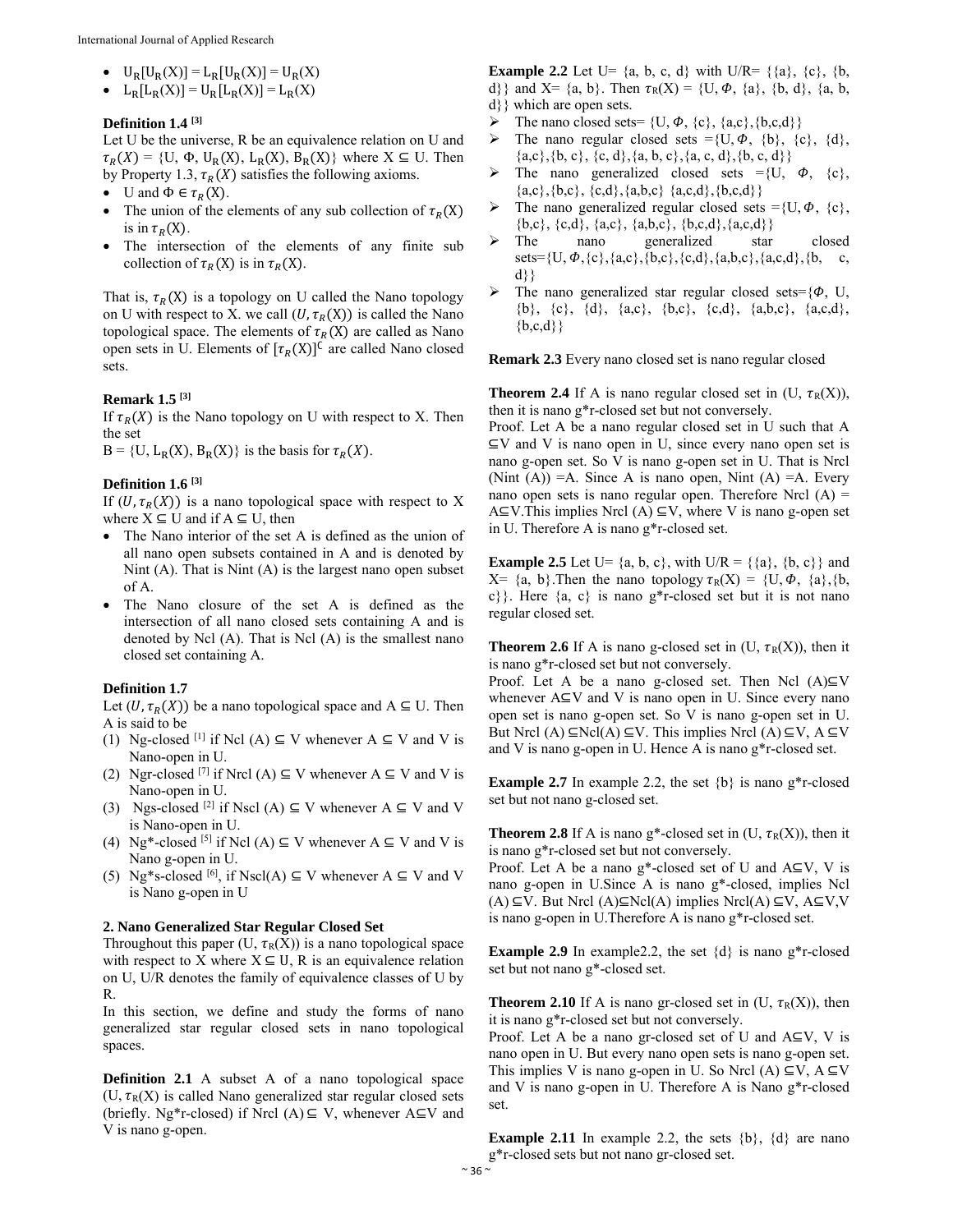**Theorem 2.12** The Union of two nano g\*r-closed sets in (U,  $\tau_R(X)$ ) is also a nano g\*r-closed set in (U,  $\tau_R(X)$ ).

Proof. Let A and B be two nano g\*r-closed sets in (U,  $\tau_R(X)$ ). Let V be a nano g-open set in U such that A⊆V and B⊆V. Then we have A∪B⊆V. Since A and B are nano g\*rclosed in (U,  $\tau_R(X)$ ). This Implies Nrcl(A)  $\subseteq V$  and Nrcl(B) ⊆V. Now Nrcl (A∪B) = Nrcl (A) ∪ Nrcl (B) ⊆V. Thus we have Nrcl (A∪B)  $\subseteq$ V, whenever A∪B $\subseteq$ V, V is nano g-open set in (U,  $\tau_R(X)$ ). This implies that A∪B is nano g\*r-closed set in  $(U, \tau_R(X))$ .

**Remark 2.13.** The intersection of two nano g\*r-closed sets in (U,  $\tau_R(X)$ ) is also a nano g\*r-closed set in (U,  $\tau_R(X)$ ) as seen from the following example.

**Example 2.14** Let U=  $\{a, b, c, d\}$  with U/R=  $\{\{a\}, \{d\}, \{b, d\}\}$ c}} and X= {a, c}. Then the nano topology ߬R(X) = { ߔ, U,  $\{a\}$ ,  $\{b, c\}$ ,  $\{a, b, c\}$ . Then the nano g\*r-closed sets are  ${\b}, {\c}, {\d}, {\d}, \{a, d\}, {\d}, d}, {\c, d}, {\c, d}, {\d}, a, b, d, {\d}, a, c, d, {\b}, c, d.$ Here  ${a, c, d} \cap {b, c, d} = {c, d}$  is also a nano g\*r-closed set.

**Theorem 2.15**. Let A be a nano g\*r-closed subset of (U,  $\tau_R(X)$ ). If A⊆B⊆Nrcl(A), then B is also a nano g\*r-closed subset of (U,  $\tau_R(X)$ ).

Proof. Let V be a nano g-open set of a nano g\*r-closed subset of  $\tau_R(X)$ , such that B⊆V as A⊆B, we have A⊆V, as A is nano g\*r-closed set, Nrcl(A)  $\subseteq$ V. Given B $\subseteq$ Nrcl(A), we have Nrcl (B)  $\subseteq$ Nrcl(A)  $\subseteq$ V, this implies Nrcl(B)  $\subseteq$  V, this implies Nrcl(B)  $\subseteq$  B. Where B  $\subseteq$ V and V is nano g-open. Hence B is also a nano g\*r-closed subset of  $\tau_R(X)$ .

**Theorem 2.16.** If a set A is nano g\*r-closed if and only if Nrcl (A)-A contains no non-empty, nano generalized closed set.

Proof. Necessity: Let F be a nano generalized closed set in (U,  $\tau_R(X)$ ), such that F⊆Nrcl (A)-A. Then A⊆X-F. Since A is nano g\*r-closed set and X-F is nano generalized open then Nrcl (A)⊆X-F. That is  $F ⊆ X-Nrcl(A)$ . So  $F ⊆ [X-Nrcl]$ (A)]∩[Nrcl(A)-A].Therefore F= $\Phi$ .

Sufficiency: Let us assume that Nrcl (A)-A contains no nonempty nano generalized closed set. Let A⊆V, V is nano generalized open. Suppose that Nrcl(A) is not contained in V, Nrcl(A)∩V<sup>c</sup> is non-empty, nano generalized closed set of Nrcl(A)-A, which is contradiction, therefore Nrcl(A)-A. Hence A is nano g\*r-closed set.

## **3. Nano Generalized Star Regular Open Sets**

**Definition 3.1.** A subset A of a nano topological space (U,  $\tau_R(X)$ ) is called nano generalized star regular open (briefly, nano g\*r-open), if  $A<sup>c</sup>$  is nano g\*r-closed.

### **Theorem 3.2**

i) If A is nano regular open set in  $(U, \tau_R(X))$ , then it is nano g\*r-open.

ii) If A is nano g\*open set in (U,  $\tau_R(X)$ ), then it is nano g\*ropen.

iii) If A is nano gr-open set in  $(U, \tau_R(X))$ , then it is nano g<sup>\*</sup>ropen.

Proof. Proof follows from the theorem 2.4, 2.8 and 2.10.

**Remark 3.3.** For a subset A of a nano topological space (U,  $\tau_R(X)$ ),

i) U-Ng $*$ r int (A) =Ng $*$ rcl (U-A)

ii) U-Ng $*$ rcl (A) =Ng $*$ r int (U-A)

**Theorem 3.4.** A subset A⊆U is nano g\*r-open set if and only if  $F\subseteq$ Nrint (A), whenever F is nano g-closed set and F⊆A.

Proof. Let A be nano g\*r-open set and suppose F⊆A, where F is nano g-closed set. Then U-A is nano g\*r-closed set contained in the nano g-open set U-F. Hence Nrcl (U-A)  $\subseteq U$ -F and U-Nrint (A)  $\subseteq$ U-F. Thus F⊆Nrint (A). Conversely, if F is nano g-closed set with F⊆Nrint (A) and F⊆A. Thus U-Nrint (A) ⊆U-F.Thus Nrcl(U-A) ⊆U-F. Hence U-A is nano g\*r-closed set and A is nano g\*r-open set.

**Theorem 3.5.** If Nrint  $(A) ⊆ B ⊆ A$  and if A is nano g<sup>\*</sup>r-open, then B is nano g\*r-open.

Proof. Let Nrint (A)  $\subseteq B \subseteq A$ , then  $A^c \subseteq B^c \subseteq Nrel(A^c)$ , where  $A^c$ is nano  $g^*$ r-closed and hence  $B^c$  is also nano  $g^*$ r-closed by theorem 2.15. Therefore, B is nano g\*r-open.

**Remark 3.6.** If A and B are nano g\*r-open subsets of a nano topological space U, then A∪B is also nano g\*p-open in U, as seen from the following example.

**Example 3.7.** Let U={a, b, c} with U/R={{a}, {b, c}} and  $X = \{a, b\}$ , then the nano topology  $\tau_R(X) = \{U, \Phi, \{a\}, \{b, c\}\}.$ The sets  $\{a\}, \{b\}, \{c\}, \{a,b\}, \{a,c\}, \{b,c\}$  are nano g\*r-open sets.Then  $\{a\} \cup \{b\} = \{a,b\}$  is also nano g\*r-open sets.

**Theorem 3.8.** If A is nano g\*r-closed. Then Nrcl (A)-A is nano g\*r-open.

Proof. Let A be nano g\*r-closed. Let F be a nano g-closed set, such that F⊆Nrcl (A)-A. Then F= $\Phi$ . Since Nrcl (A)-A cannot have any non-empty nano g-closed set. Therefore F ⊆Nrint (Nrcl (A)-A). Hence Nrcl (A)-A is nano g\*r-open.

# **4. Nano Generalized Star Regular-Interior and Nano Generalized Star Regular-Closure**

**Definition 4.1.** Let U be a nano topological space and let x∈U. A subset N of U is said to be Ng\*r-neighborhood of x if there exists a Ng\*r-open set G such that  $x \in G \subset N$ .

### **Definition 4.2.**

i) Ng\*r-int (A) =U {B: B is nano g\*r-open set and B $\subset$  A} ii) Ng\*r-cl (A) = ∩{B: B is nano g\*r closed set and  $A \subseteq B$ }

**Theorem 4.3.** If A be a subset of U. Then  $Ng^*r$ -int  $(A) = U$  ${B: B \text{ is nano g*}}$ r-open set and B $\subset A$ 

**Proof.** Let A be a subset of U.  $x \in \text{Ng*r-int}(A)$  $\Leftrightarrow$ x is a Ng<sup>\*</sup>r-interior point of A. ⇔A is a Ng\*r-neighborhood of point x. ⇔ There exists Ng\*r-open set B such that x∈B⊂A ⇔x∈U {B: B is Ng\*r-open set and B⊂A} Hence, Ng\*r-int (A) = U {B: B is nano g\*r-open set and B⊂A}

**Theorem 4.4.** Let A and B be subsets of U. Then

i) Ng\*r-int (U) = U and Ng\*r-int ( $\Phi$ ) =  $\Phi$ .

ii) Ng\*r-int (A) ⊂A

iii) If B is any Ng\*r- open sets contained in A, then B⊂Ng\*rint (A)

iv) If A⊂B, then Ng\*r-int (A) ⊂Ng\*r-int (B)

V)  $Ng^*r\text{-}int(Ng^*r\text{-}int(A)) = Ng^*r\text{-}int(A)$ .

### **Proof.**

i) Since, U and  $\Phi$  are ng\*r-open sets, by theorem 4.3 Ng\*r-int (U) =U {B: B is Ng\*r-open and G⊂U}